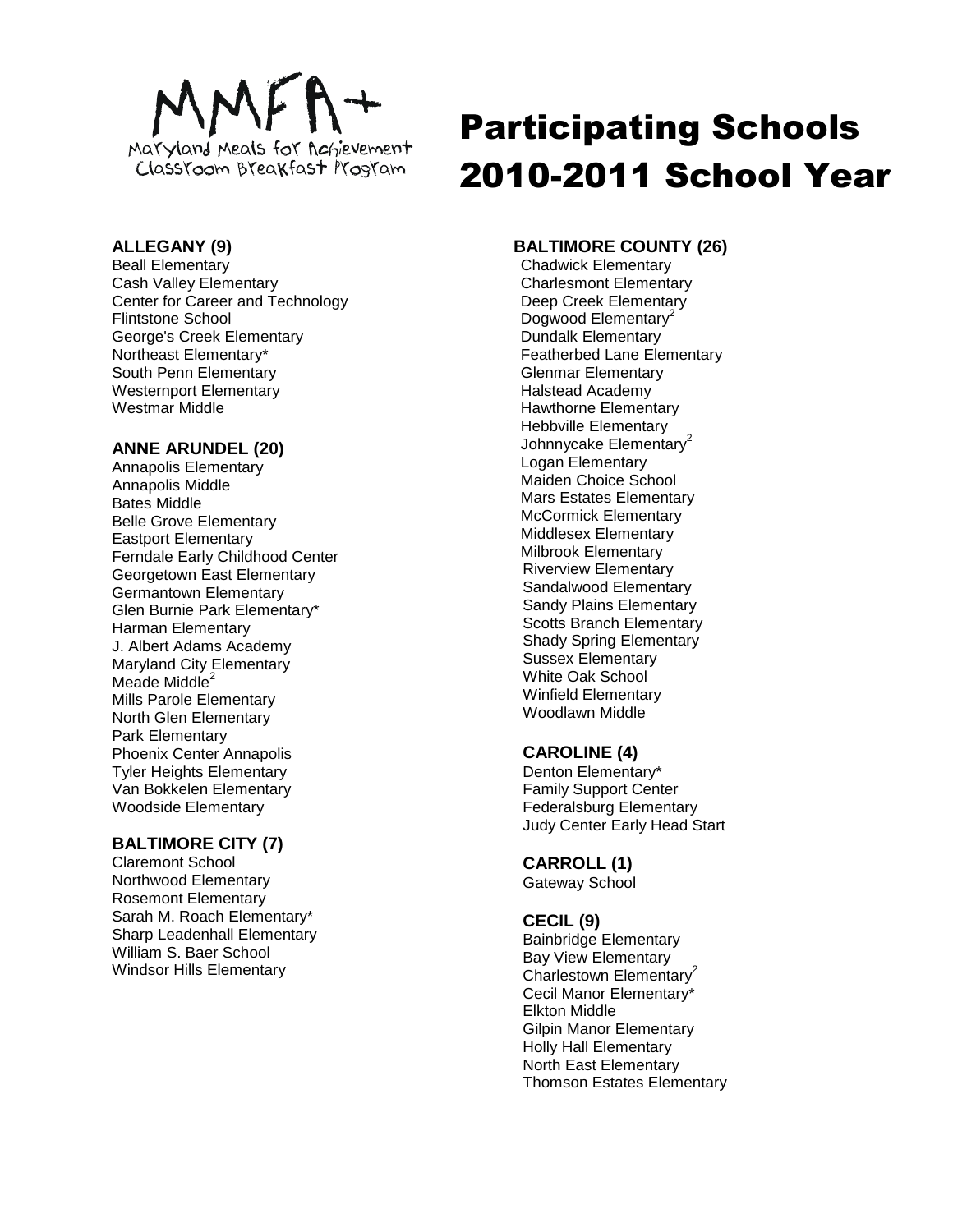## **CHARLES ( 5 )**

C . Paul Barnhart Elementary D r . Samuel A Mudd Elementary Indian Head Elementary J.P. Ryon Elementary<sup>2</sup> Mt . Hope/Nanjemoy Elementary

# **DORCHESTER ( 7 )**

Choptank Elementary Hurlock Elementary Judy Hoyer Center Maces Lane Middle Maple Elementary Sandy Hill Elementary Vienna Elementary\*

## **FREDERICK ( 7 )**

Heather Ridge High School Heather Ridge Middle Hillcrest Elementary Lincoln Elementary Monocacy Elementary<sup>2</sup> Waverley Elementary West Frederick Middle\*

## **GARRETT ( 8 )**

Accident Elementary Bloomington School Crellin Elementary D ennett Road Elementary Friendsville Elementary Grantsville Elementary Kitzmiller Elementary Yough Glades Elementary\*

# **HARFORD ( 8 )**

Edgewood Elementary Edgewood Middle<sup>2</sup> G . D . Lisby Elementary Halls Cross Roads Elementary Havre D e Grace Elementary Magnolia Elementary\* Magnolia Middle William Paca/Old Post Elementary

#### **HOWARD (1)**

Homewood School

#### **KENT ( 5 )**

H . H . Garnett Elementary Kent County Middle Millington Elementary<sup>2</sup> Rock Hall Elementary Worton Elementary\*

#### **MONTGOMERY (30 )**

A . Mario Loiederman Middle School Arcole Elementary Broad Acres Elementary Brookhaven Elementary Brown Station Elementary Burnt Mills Elementary Capt. James E. Daly Elementary Clopper Mill Elementary Col. E. Brooke Lee Middle Gaithersburg Elementary Georgian Forest Elementary Harmony Hills Elementary\* Highland Elementary<sup>2</sup> Jackson Road Elementary New Hampshire Estates Elem . Oak View Elementary Parkland Middle R . Sargent Shriver Elementary Roscoe E . Nix Elementary Rosemont Elementary Silver Spring Intl Middle South Lake Elementary Stedwick Elementary Summit Hall Elementary Twinbrook Elementary Viers Mill Elementary Washington Grove Elementary Weller Road Elementary Wheaton Woods Elementary Whetstone Elementary

#### **PRINCE GEORGE'S (2 1 )**

Arrowhead Elementary Barnaby Manor Elementary Bladensburg Elementary\* Bradbury Heights Elementary Carmody Hills Elementary Carole Highlands Elementary Cool Spring Elementary Cooper Lane Elementary District Heights Elementary Frances Scott Key Elementary Highland Park Elementary Hyattsville Elementary Hyattsville Middle School J. Frank Dent Elementary Judge Sylvania W. Woods Elementary Mary Jones Elementary Ridgecrest Elementary Samuel Chase Elementary Seat Pleasant Elementary Skyline Elementary William W. Hall Elementary